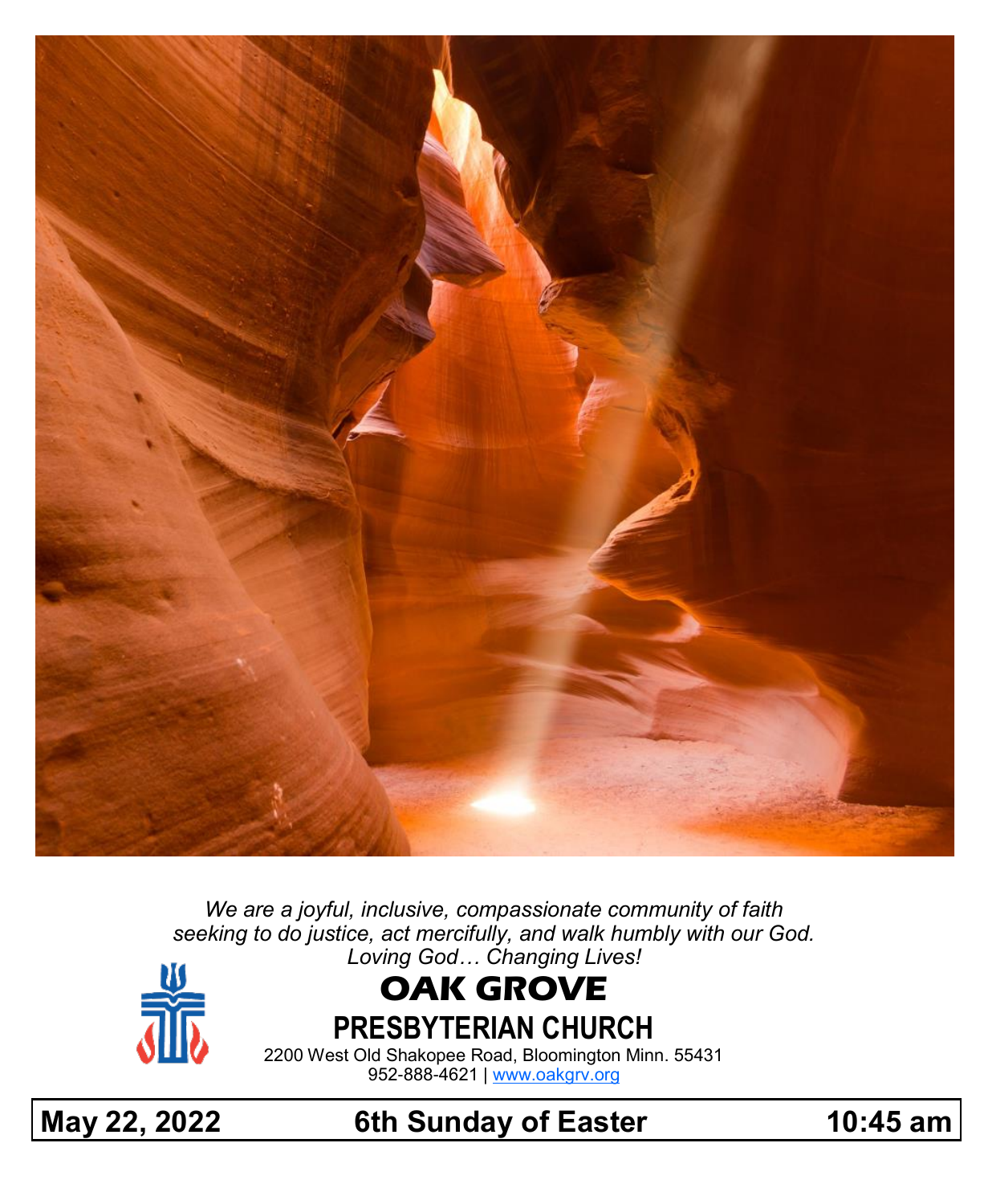# **A Thought to Ponder** (from the Social Justice Committee)

"*When Europeans arrived on this continent, they blew it with the Native Americans. They plowed over them, taking as much as they could of their land and valuables, and respecting almost nothing about the native cultures. They lost the wisdom of the indigenous peoples-wisdom about the land and connectedness to the great web of life…We have another chance with all these refugees. People come here penniless but not cultureless. They bring us gifts. We can synthesize the best of our traditions with the best of theirs. We can teach and learn from each other to produce a better America…*" – Mary Pipher, American clinical psychologist and author

# **We Gather in God's Name**

**Prelude** "Day by Day" & "Light Dawns on a Weary World"

#### **Welcome & Announcements Bart Roush & Mary Koon**

### **Lighting of the Christ Candle**

### **Call to Worship** Stephen Jones

The Good News is proclaimed to the world!

### **We are witnesses of these things.**

Hope is alive, in the acts of kindness we share with one another;

#### **We are witnesses of these things.**

Joy is palpable, in the celebration of the risen Christ!

#### **We are witnesses of these things.**

Your sins are forgiven, and you have new life, now and always—

#### **We are witnesses of these things.**

**\*Opening Hymn** "All Things Bright and Beautiful" 20

#### \*Prayer of Confession **Stephen Jones** \*Prayer of Confession

**Holy One, we confess that we lose faith. We become comfortable with the things wrong in this world. We become content with systemic sin when it benefits us. We accept that there are things we cannot change without striving for justice. Forgive us.**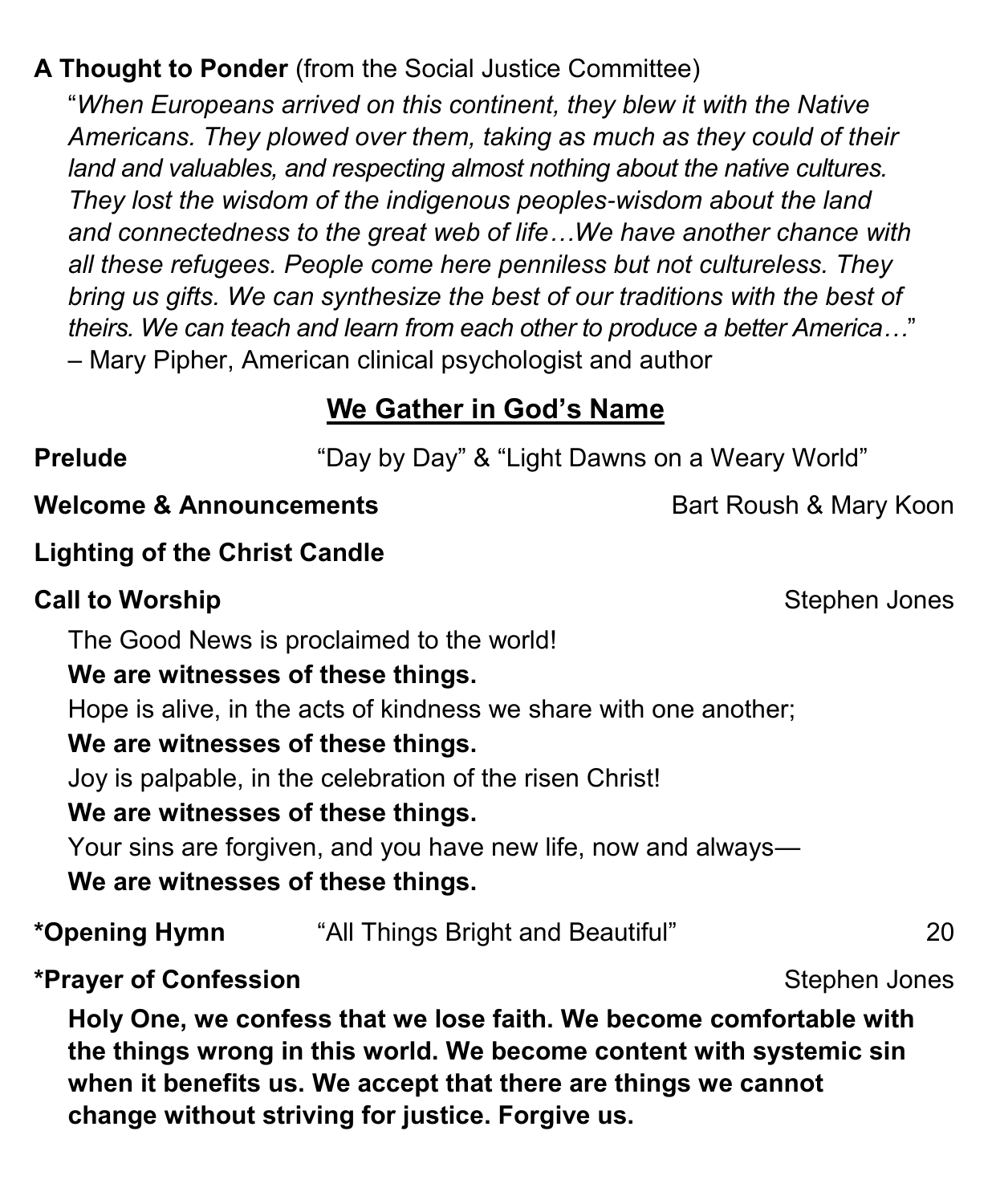**Call us back into right-living: to remember the commandments, to work for justice in loving-kindness, and to love our neighbors as ourselves. Remind us that your way of life is not simply a ticket to heaven but a transformation of our very selves. Forgive us of our sins and love us into your way.**

**\*Assurance of Grace** (*based on Lamentations 3:22–23*) Stephen Jones

"The steadfast love of the Lord never ceases, God's mercies never come to an end; they are new every morning; great is Your faithfulness." God's steadfast love never ends. God loves you, right now, and will always love you.

**There is no place we can hide, no place we can get lost, where God will not be with us. We are loved, forgiven, and restored. Alleluia! Amen.**

# **We Listen for God's Word**

**Time for the Young & Young at Heart** Kate Lindberg & Mary Koon

**Recognition of Faith Formation Leaders**

Congregational response: **Loving God, We remember our role as lifelong learners and followers of Jesus. We thank you for Karen, Linda, Marleen, Laura, Sue, Anne, Cece, Caitlin, Amy, Chad, Vaughn and Cecelia and thank you for all who support the teaching and learning that takes place in this congregation. We are grateful for the hours they devoted to this ministry, for their flexibility, strong faith, and love for your people. Bless them with refreshment and rest this summer. Bless us all with the passion to meditate on Your word, love generously, persevere boldly and share the stories of faith. AMEN**

**Sending Song** "Near or Far" *J McKinnon*

**Near or far apart, you're always in my heart. God's love is here to stay, close and far away. Resting in God's peace, praying for God's hope, serving God's joy, united in God's love.**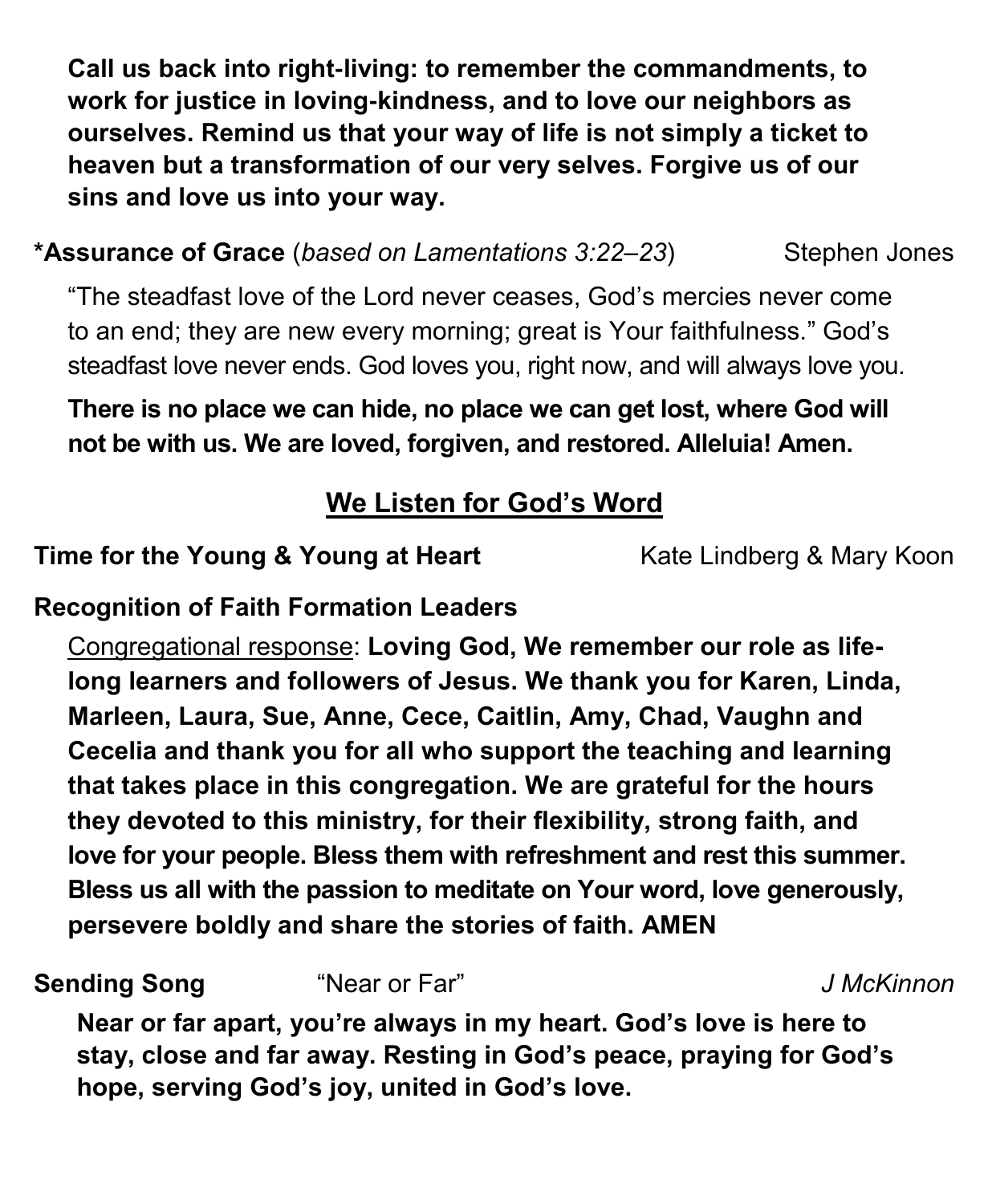| <b>Scripture</b>                                                                                                                                                                                                                                                                                                                                                                                                                          | Matthew 15:29-38<br>(NT: p. 17   LPNT: p. 21)      | <b>Bart Roush</b> |
|-------------------------------------------------------------------------------------------------------------------------------------------------------------------------------------------------------------------------------------------------------------------------------------------------------------------------------------------------------------------------------------------------------------------------------------------|----------------------------------------------------|-------------------|
| <b>Message</b>                                                                                                                                                                                                                                                                                                                                                                                                                            |                                                    | <b>Bart Roush</b> |
| <b>Presentation of Tithes &amp; Offerings</b><br><b>Call to Offering</b>                                                                                                                                                                                                                                                                                                                                                                  | <b>Anthem/Offertory</b> "Draw the Circle Wide"     | Mark A Miller     |
| *Doxology<br>Praise God from whom all blessings flow, Praise God all creatures<br>here below, Praise God above ye heavenly host, Creator, Christ, and<br><b>Holy Ghost. AMEN</b>                                                                                                                                                                                                                                                          |                                                    |                   |
| <b>Prayers of the People</b>                                                                                                                                                                                                                                                                                                                                                                                                              |                                                    | Mary Koon         |
| The Lord's Prayer<br>Our Father <sup>^</sup> in heaven, hallowed be your name, your kingdom come,<br>your will be done, on earth as in heaven. Give us today our daily bread.<br>Forgive us our sins as we forgive those who sin against us. Save us<br>from the time of trial and deliver us from evil. For the kingdom, the<br>power, and the glory are yours now and forever. Amen.<br><b>^Other options include Creator or Mother</b> |                                                    |                   |
| We Go Forth in God's Name                                                                                                                                                                                                                                                                                                                                                                                                                 |                                                    |                   |
| *Closing Hymn                                                                                                                                                                                                                                                                                                                                                                                                                             | "Called as Partners in Christ's Service" (vss 1-3) | 761               |
| *Benediction<br><b>Bart Roush</b>                                                                                                                                                                                                                                                                                                                                                                                                         |                                                    |                   |
| <b>Postlude</b>                                                                                                                                                                                                                                                                                                                                                                                                                           | "Ain'-a That Good News!"                           |                   |
| *Please rise in body or in spirit.                                                                                                                                                                                                                                                                                                                                                                                                        |                                                    |                   |

유유유유유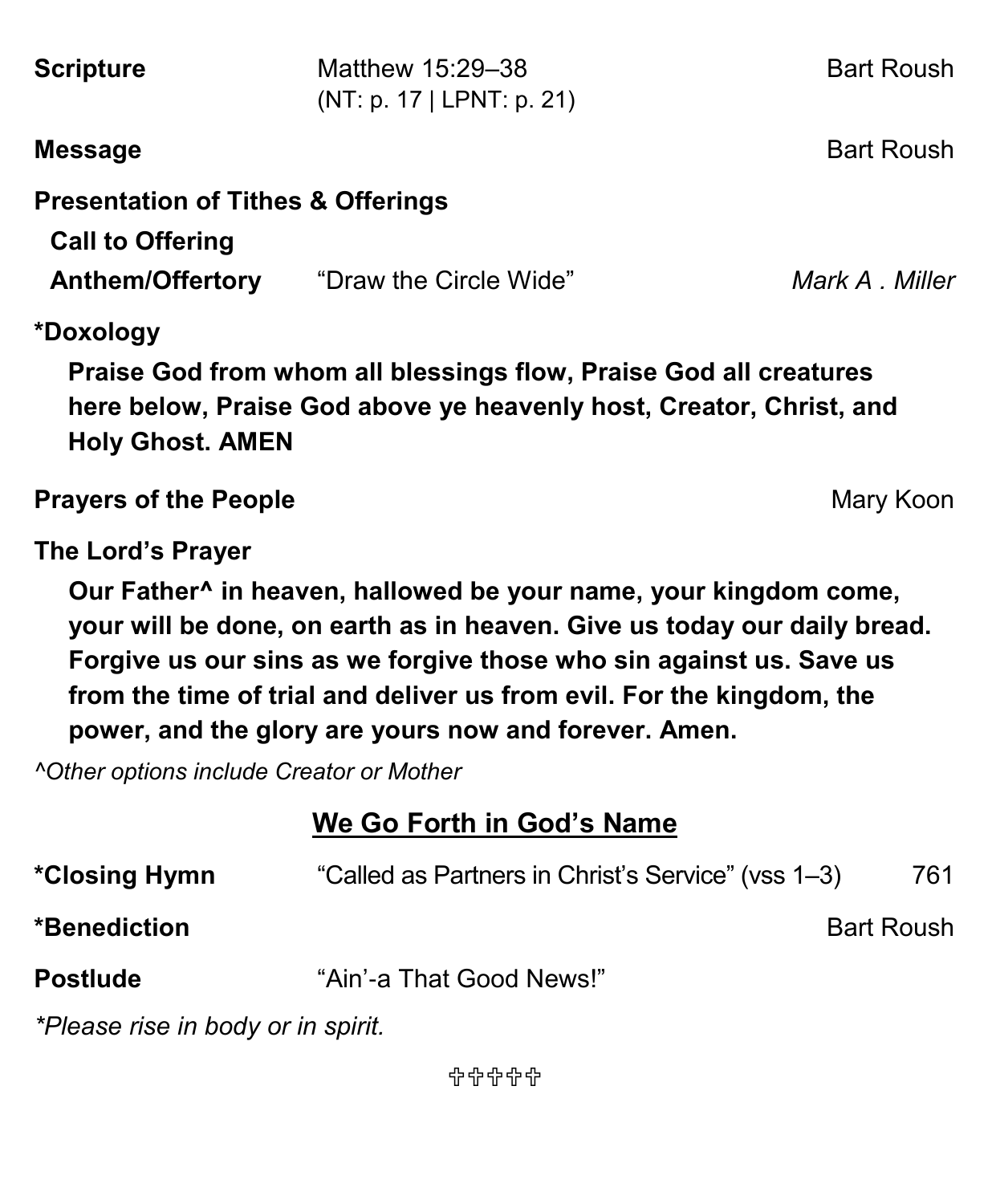*Participants in worship today include*:

Presiding Pastors: **Bart Roush & Mary Koon;** Liturgist: **Stephen Jones;** Flute: **Enid Lang** | Piano: **Jill Dubis**; Musicians: **Chancel Choir** | Director: **Judy Cooper;** Sound, Light, Video: **Andy Snyder, Randy Dop & Chris Diller**

Chancel flowers are given by **Linda & Greg Johnson**, in *honor* of the *dedicated handbell choir.*

Greeter: **Carol McCarthy**

# **Oak Grove Presbyterian Church**

# **Welcome, Oak Grove members and visitors, we're glad you're here!**

Our membership includes people from a dozen different birth nations (see our flag display in the narthex) and we are proud to be a Matthew 25, Green Care and More Light Congregation.

The congregation of Oak Grove values its roots that go back more than 150 years, even as we follow the movement of the Spirit into new ways of being and doing.



## **Prayer Requests**

Please contact the church office to let us know when you have new requests or updates for family and friends, or when a death occurs so we can support and care for you or your loved one.

[ogpc@oakgrv.org](mailto:ogpc@oakgrv.org)

952-888-4621

We always welcome your suggestions.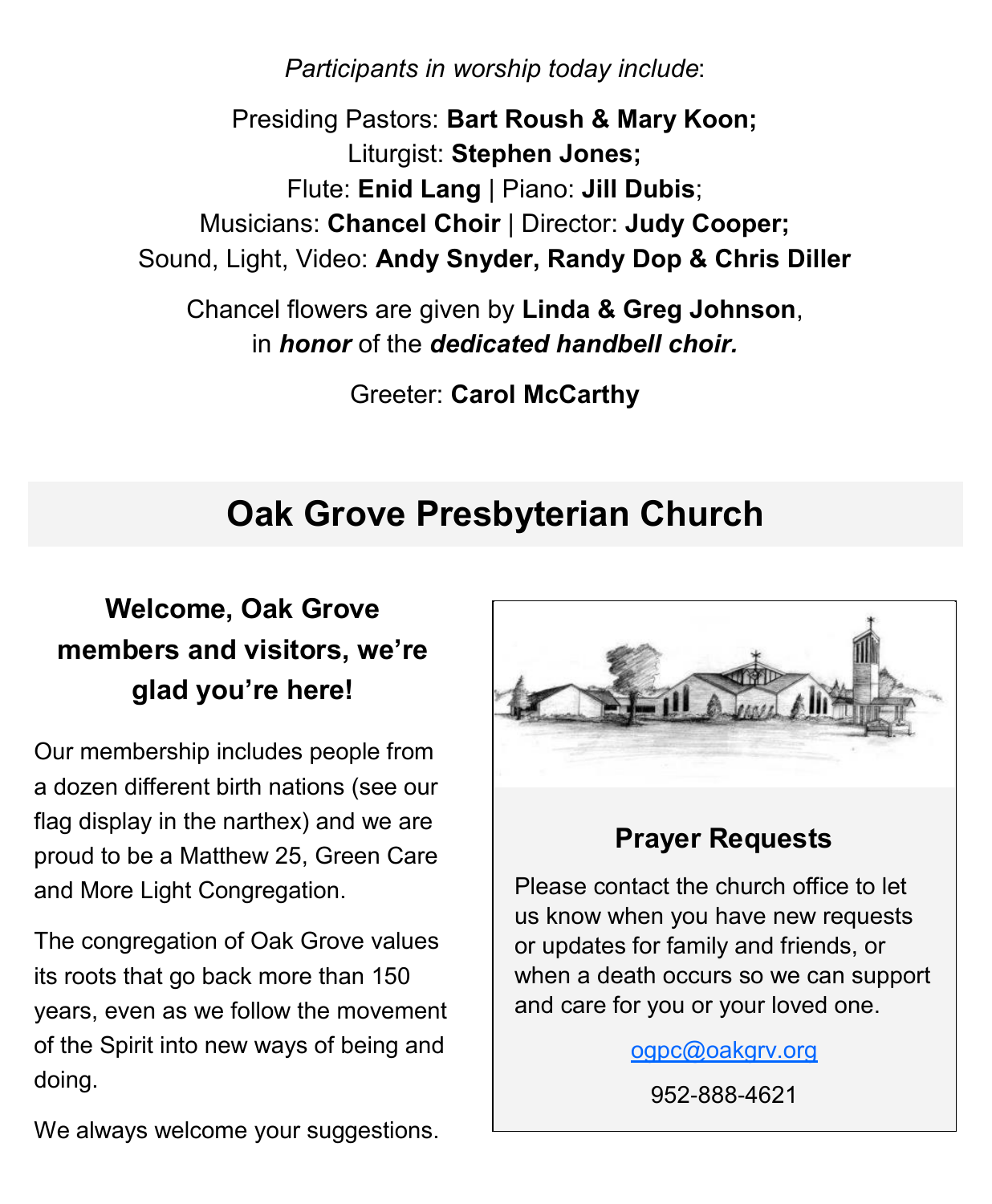## **NEWS & ANNOUNCEMENTS**

#### **Summer Worship Schedule**

Next Sunday, May 29, we will begin our summer schedule of worship at 9:30 am. It is Memorial Day Weekend, and we will honor the day by remembering Oak Grove members who have died since March of 2020.

It will be a time to affirm the presence of God, to name our hurts, and to claim God's promises. We hope you will be there!

#### **Restorative Actions at Oak Grove**

The conversation around the racial wealth gap started at Oak Grove with a car ride discussion between Jim Koon and Pastor Jermaine, who served at Oak Grove, back in 2017.

From that discussion, and many more with many others seeking to do something about the racial wealth gap, the economic justice initiative Restorative Actions was born. Learn more at:<https://bit.ly/3yKPOUb>

#### **Youth & Young Adult Ministries**

We are looking for two more Youth leaders. Our youth are amazing people. In working with them you will receive more than you give. Feel free to talk with Vaughn Sheff, Amy Zsohar, or Chad Acker to hear of their experiences.

#### **Special Offering: Pentecost (April 18–June 5, 2022)**

The Pentecost Offering unites us in a church-wide effort to support young people and inspire them to share their faith, ideas, and unique gifts with the church and the world. A gift to the Pentecost Offering helps the church encourage, develop, and support its young people, and also addresses the needs of at-risk children. You can write a check (put Pentecost in the memo line) or donate online at: [https://onrealm.org/oakgrv/give/pentecost.](https://onrealm.org/oakgrv/give/pentecost) Thank you!

#### **Summer Suppers: 2nd and 4th Wednesdays of June, July and August!**

Summer Suppers is a wonderful way for the Oak Grove community to be together in a relaxed way over the summer. We will gather on someone's porch or lawn for a pot-luck dinner at 6 pm. Due to Covid, we haven't been able to do this in years, and we understand that folks are eager to begin again.

Kathy Tominiski is putting together a list of people who are willing to open their patios, yards, garages, for people to gather. Please plan to bring something to share (salad, main dish, dessert, etc.); whatever food shows up is our supper! If you are interested in hosting, please contact Kathy (952-888-0697). Thanks so much!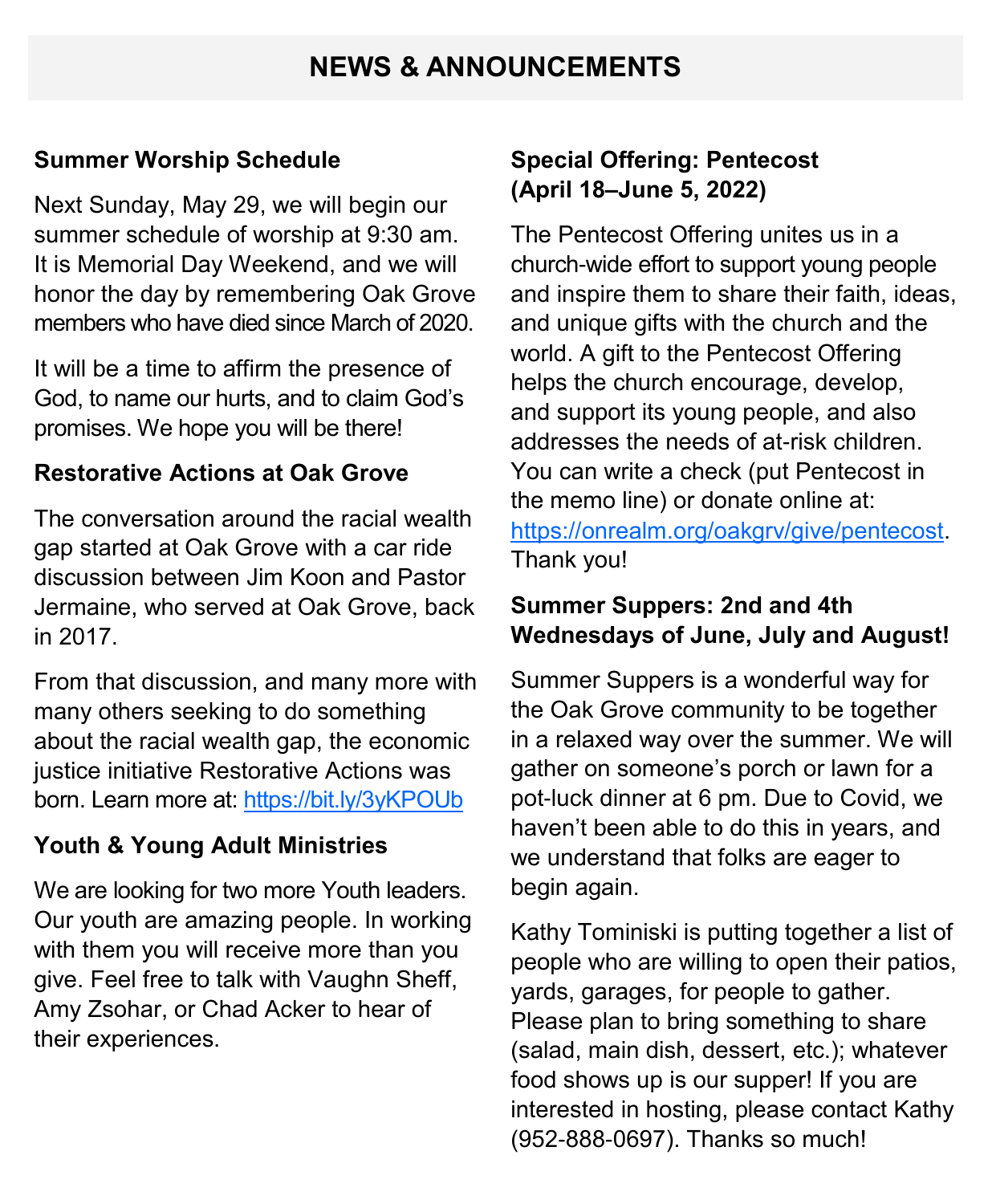## **NEWS & ANNOUNCEMENTS**

#### **Graduation Sunday: June 5**

We will celebrate Pentecost and honor our high school graduates during worship. It is also our tradition to recognize those who are graduating from college, vocational school or graduate school. Please let the church office know if you or someone in your family fits one of these categories!

#### **Woven Voices Spring Concert: Sunday, June 5 (4–5:00 pm)**

Woven Voices is a chamber choir composed of experienced singers from various Minnesota -based choirs. We come together to joyfully explore and share choral literature written for soprano and alto voices.

We will be presenting our Spring Concert in the Oak Grove sanctuary; two of our Oak Grove members are in Woven Voices! Masking will be required, and you must be COVID symptom-free to attend.

No ticket required, free will offer gratefully accepted. If you have any questions, you may visit mnwovenvoices.com, or contact Becky Dop at [becky.dop@gmail.com.](mailto:becky.dop@gmail.com) We look forward to seeing you!

#### **Communion Server Training: Sunday, June 12**

You don't need to be an ordained member to serve communion! All are welcome to participate – adults, youth, and children!

Since the pandemic interrupted our normal activities, including serving communion in person, a brief training session will be held immediately following 9:30 am worship.

Please join us in the sanctuary as we brush up on the instructions for passing the trays for communion and for communion by intinction. Contact Jeri Anderson (952- 210-3614 or ande2504@umn.edu) to sign up for the training. We hope to see you there!

#### **Join us at a Twins Game!**

Please note that this outing is tentative based on Covid guidelines at the time. We return to Target Field on Sunday, August 21 (first pitch is at 1:10 pm) to cheer on the Twins vs. the Texas Rangers.

We will be in section 302 (rows 3–6) and tickets are \$17. Sign up via the church website ([https://www.oakgrv.org/game/\)](https://www.oakgrv.org/game/). Questions? Contact Ron Dubis (612-868- 9194).